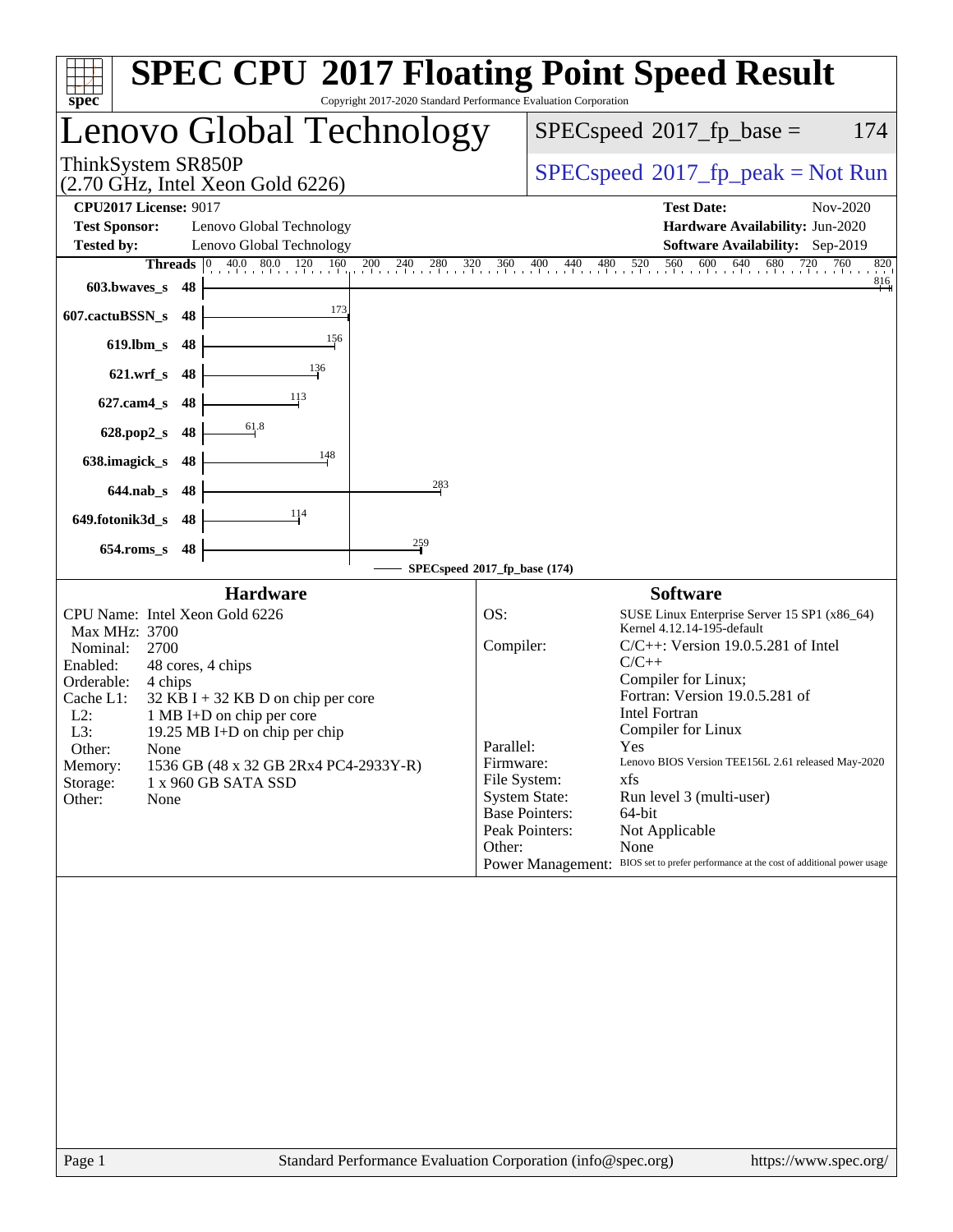

#### **[SPEC CPU](http://www.spec.org/auto/cpu2017/Docs/result-fields.html#SPECCPU2017FloatingPointSpeedResult)[2017 Floating Point Speed Result](http://www.spec.org/auto/cpu2017/Docs/result-fields.html#SPECCPU2017FloatingPointSpeedResult)** Copyright 2017-2020 Standard Performance Evaluation Corporation

### Lenovo Global Technology

(2.70 GHz, Intel Xeon Gold 6226)

 $SPECspeed^{\circledcirc}2017_fp\_base = 174$  $SPECspeed^{\circledcirc}2017_fp\_base = 174$ 

ThinkSystem SR850P<br>  $(2.70 \text{ GHz}_{\text{total}} \text{ Total} 6226)$  [SPECspeed](http://www.spec.org/auto/cpu2017/Docs/result-fields.html#SPECspeed2017fppeak)®[2017\\_fp\\_peak = N](http://www.spec.org/auto/cpu2017/Docs/result-fields.html#SPECspeed2017fppeak)ot Run

**[Test Sponsor:](http://www.spec.org/auto/cpu2017/Docs/result-fields.html#TestSponsor)** Lenovo Global Technology **[Hardware Availability:](http://www.spec.org/auto/cpu2017/Docs/result-fields.html#HardwareAvailability)** Jun-2020 **[Tested by:](http://www.spec.org/auto/cpu2017/Docs/result-fields.html#Testedby)** Lenovo Global Technology **[Software Availability:](http://www.spec.org/auto/cpu2017/Docs/result-fields.html#SoftwareAvailability)** Sep-2019

**[CPU2017 License:](http://www.spec.org/auto/cpu2017/Docs/result-fields.html#CPU2017License)** 9017 **[Test Date:](http://www.spec.org/auto/cpu2017/Docs/result-fields.html#TestDate)** Nov-2020

#### **[Results Table](http://www.spec.org/auto/cpu2017/Docs/result-fields.html#ResultsTable)**

|                                   | <b>Base</b>    |                |            |                |       |                | <b>Peak</b> |                |                |              |                |              |                |              |
|-----------------------------------|----------------|----------------|------------|----------------|-------|----------------|-------------|----------------|----------------|--------------|----------------|--------------|----------------|--------------|
| <b>Benchmark</b>                  | <b>Threads</b> | <b>Seconds</b> | Ratio      | <b>Seconds</b> | Ratio | <b>Seconds</b> | Ratio       | <b>Threads</b> | <b>Seconds</b> | <b>Ratio</b> | <b>Seconds</b> | <b>Ratio</b> | <b>Seconds</b> | <b>Ratio</b> |
| 603.bwayes s                      | 48             | 72.1           | 819        | 73.3           | 804   | 72.3           | 816         |                |                |              |                |              |                |              |
| 607.cactuBSSN s                   | 48             | 96.8           | 172        | 96.2           | 173   | 96.3           | 173         |                |                |              |                |              |                |              |
| $619.1$ bm s                      | 48             | 33.5           | 157        | 33.5           | 156   | 33.6           | 156         |                |                |              |                |              |                |              |
| $621$ .wrf s                      | 48             | 97.2           | <u>136</u> | 97.6           | 135   | 97.0           | 136         |                |                |              |                |              |                |              |
| $627$ .cam $4 \text{ s}$          | 48             | 78.1           | 114        | 78.4           | 113   | 78.2           | 113         |                |                |              |                |              |                |              |
| $628.pop2_s$                      | 48             | 192            | 61.8       | 192            | 61.8  | 193            | 61.6        |                |                |              |                |              |                |              |
| 638.imagick_s                     | 48             | 97.7           | 148        | 97.5           | 148   | 97.7           | 148         |                |                |              |                |              |                |              |
| $644$ .nab s                      | 48             | 61.8           | 283        | 61.9           | 282   | 61.8           | 283         |                |                |              |                |              |                |              |
| 649.fotonik3d_s                   | 48             | 79.9           | 114        | 80.1           | 114   | 80.2           | 114         |                |                |              |                |              |                |              |
| $654$ .roms s                     | 48             | 60.9           | 258        | 60.8           | 259   | 60.7           | 259         |                |                |              |                |              |                |              |
| $SPECspeed*2017_fp\_base =$       | 174            |                |            |                |       |                |             |                |                |              |                |              |                |              |
| $SPECspeed^{\circ}2017$ fp peak = |                | <b>Not Run</b> |            |                |       |                |             |                |                |              |                |              |                |              |

Results appear in the [order in which they were run.](http://www.spec.org/auto/cpu2017/Docs/result-fields.html#RunOrder) Bold underlined text [indicates a median measurement](http://www.spec.org/auto/cpu2017/Docs/result-fields.html#Median).

#### **[Operating System Notes](http://www.spec.org/auto/cpu2017/Docs/result-fields.html#OperatingSystemNotes)**

Stack size set to unlimited using "ulimit -s unlimited"

#### **[Environment Variables Notes](http://www.spec.org/auto/cpu2017/Docs/result-fields.html#EnvironmentVariablesNotes)**

Environment variables set by runcpu before the start of the run: KMP\_AFFINITY = "granularity=fine,compact" LD\_LIBRARY\_PATH = "/home/cpu2017-1.1.0-ic19.0u5-2/lib/intel64" OMP\_STACKSIZE = "192M"

#### **[General Notes](http://www.spec.org/auto/cpu2017/Docs/result-fields.html#GeneralNotes)**

 Binaries compiled on a system with 1x Intel Core i9-9900K CPU + 64GB RAM memory using Redhat Enterprise Linux 8.0 Transparent Huge Pages enabled by default Prior to runcpu invocation Filesystem page cache synced and cleared with: sync; echo 3> /proc/sys/vm/drop\_caches NA: The test sponsor attests, as of date of publication, that CVE-2017-5754 (Meltdown) is mitigated in the system as tested and documented. Yes: The test sponsor attests, as of date of publication, that CVE-2017-5753 (Spectre variant 1) is mitigated in the system as tested and documented. Yes: The test sponsor attests, as of date of publication, that CVE-2017-5715 (Spectre variant 2) is mitigated in the system as tested and documented.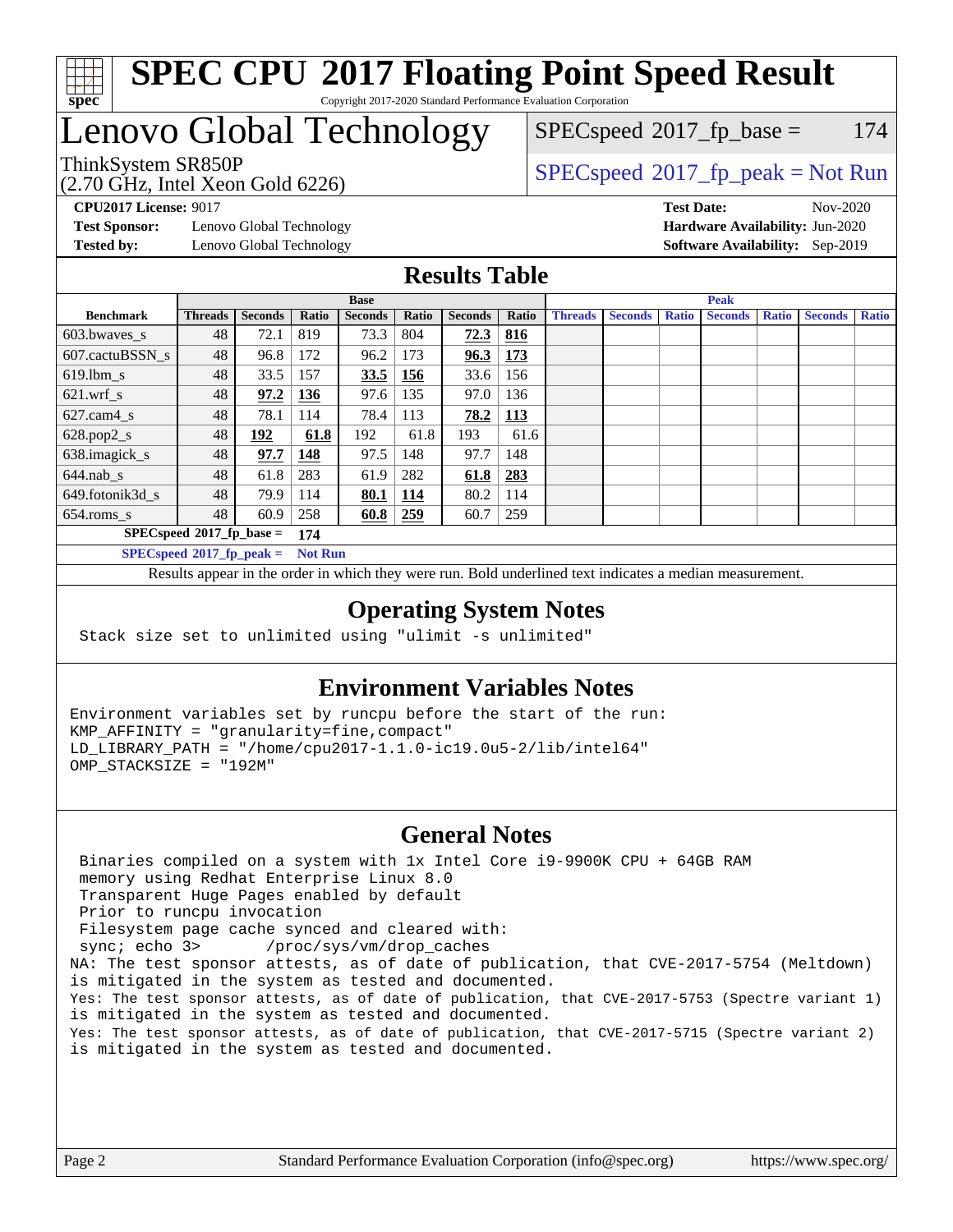|                                                                                                   | Lenovo Global Technology                                                                                                                                                                         | $SPEC speed^{\circ}2017\_fp\_base =$<br>174                                                                                                                 |  |  |  |  |
|---------------------------------------------------------------------------------------------------|--------------------------------------------------------------------------------------------------------------------------------------------------------------------------------------------------|-------------------------------------------------------------------------------------------------------------------------------------------------------------|--|--|--|--|
| ThinkSystem SR850P<br>$(2.70 \text{ GHz}, \text{Intel Xeon Gold } 6226)$                          |                                                                                                                                                                                                  | $SPEC speed^{\circ}2017\_fp\_peak = Not Run$                                                                                                                |  |  |  |  |
| <b>CPU2017 License: 9017</b>                                                                      |                                                                                                                                                                                                  | <b>Test Date:</b><br>Nov-2020                                                                                                                               |  |  |  |  |
| <b>Test Sponsor:</b><br>Lenovo Global Technology<br><b>Tested by:</b><br>Lenovo Global Technology |                                                                                                                                                                                                  | Hardware Availability: Jun-2020<br><b>Software Availability:</b> Sep-2019                                                                                   |  |  |  |  |
|                                                                                                   | <b>Platform Notes</b>                                                                                                                                                                            |                                                                                                                                                             |  |  |  |  |
| BIOS configuration:<br>MONITOR/MWAIT set to Enable<br>Hyper-Threading set to Disable              |                                                                                                                                                                                                  | Choose Operating Mode set to Maximum Performance and then set it to Custom Mode                                                                             |  |  |  |  |
|                                                                                                   | Sysinfo program /home/cpu2017-1.1.0-ic19.0u5-2/bin/sysinfo<br>Rev: r6365 of 2019-08-21 295195f888a3d7edble6e46a485a0011<br>running on linux-z1c1 Fri Nov 27 23:11:32 2020                        |                                                                                                                                                             |  |  |  |  |
| For more information on this section, see                                                         | SUT (System Under Test) info as seen by some common utilities.<br>https://www.spec.org/cpu2017/Docs/config.html#sysinfo                                                                          |                                                                                                                                                             |  |  |  |  |
| "physical id"s (chips)<br>4<br>48 "processors"<br>cpu cores $: 12$                                | model name : Intel(R) Xeon(R) Gold 6226 CPU @ 2.70GHz                                                                                                                                            | cores, siblings (Caution: counting these is hw and system dependent. The following<br>excerpts from /proc/cpuinfo might not be reliable. Use with caution.) |  |  |  |  |
| sibling: 12                                                                                       | physical 0: cores 0 2 3 4 5 6 8 9 10 11 12 13<br>physical 1: cores 0 1 2 3 4 5 6 8 9 11 12 13<br>physical 2: cores 0 1 2 3 4 5 8 10 11 12 13 14<br>physical 3: cores 0 2 3 4 5 6 8 9 10 11 13 14 |                                                                                                                                                             |  |  |  |  |
| From 1scpu:                                                                                       |                                                                                                                                                                                                  |                                                                                                                                                             |  |  |  |  |
| Architecture:<br>$CPU$ op-mode( $s$ ):<br>Byte Order:<br>Address sizes:<br>CPU(s):                | x86_64<br>$32$ -bit, $64$ -bit<br>Little Endian<br>46 bits physical, 48 bits virtual<br>48                                                                                                       |                                                                                                                                                             |  |  |  |  |
| On-line CPU(s) list: $0-47$<br>Thread(s) per core:<br>$Core(s)$ per socket:<br>Socket(s):         | $\mathbf{1}$<br>12<br>4<br>4                                                                                                                                                                     |                                                                                                                                                             |  |  |  |  |
| NUMA $node(s):$<br>Vendor ID:<br>CPU family:<br>Model:                                            | GenuineIntel<br>6<br>85                                                                                                                                                                          |                                                                                                                                                             |  |  |  |  |
| Model name:<br>Stepping:<br>CPU MHz:<br>CPU max MHz:<br>CPU min MHz:                              | $Intel(R) Xeon(R) Gold 6226 CPU @ 2.70GHz$<br>7<br>2700.000<br>3700.0000<br>1200.0000                                                                                                            |                                                                                                                                                             |  |  |  |  |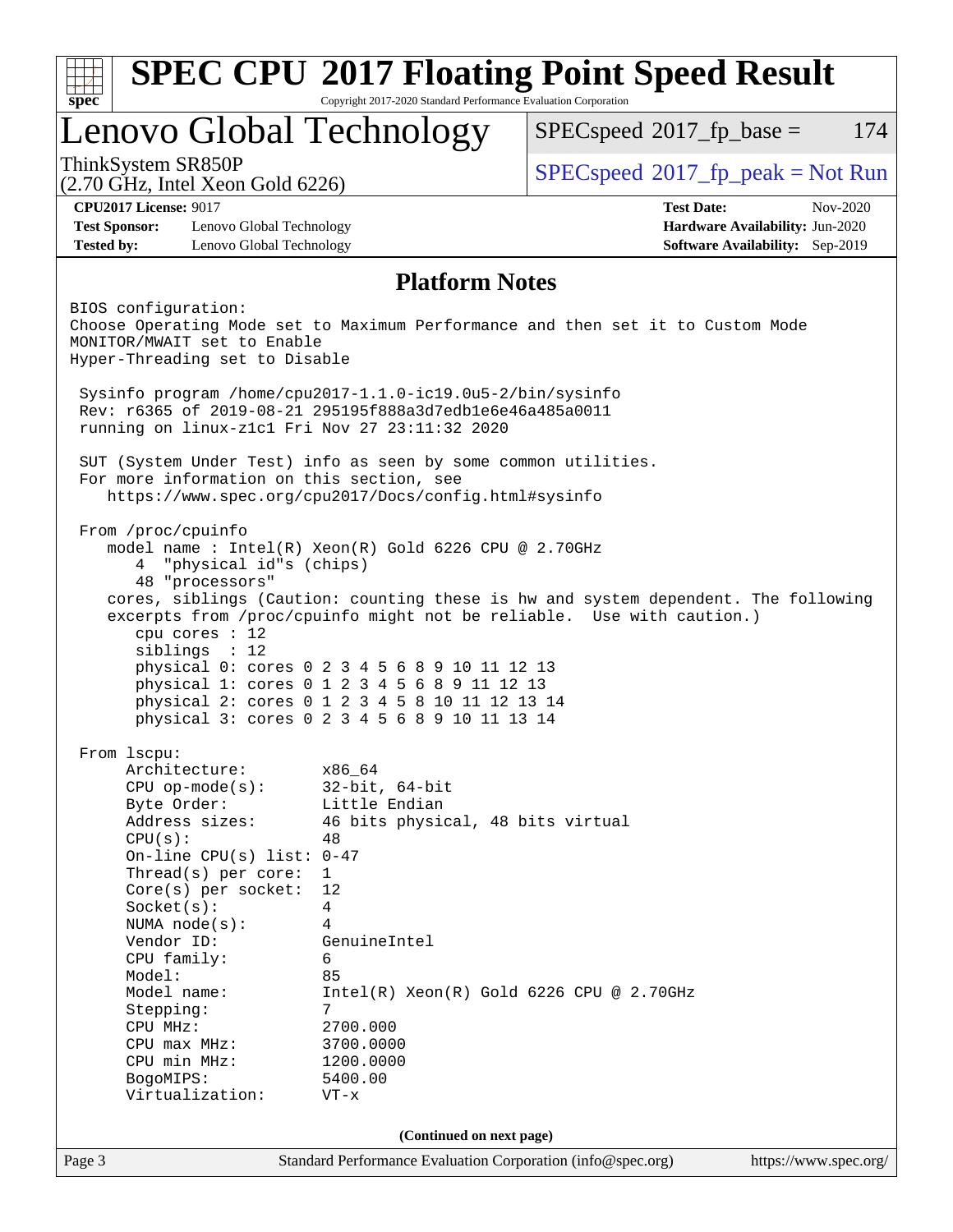

# **[SPEC CPU](http://www.spec.org/auto/cpu2017/Docs/result-fields.html#SPECCPU2017FloatingPointSpeedResult)[2017 Floating Point Speed Result](http://www.spec.org/auto/cpu2017/Docs/result-fields.html#SPECCPU2017FloatingPointSpeedResult)**

Copyright 2017-2020 Standard Performance Evaluation Corporation

Lenovo Global Technology

 $SPEC speed^{\circ}2017$  fp base = 174

ThinkSystem SR850P<br>  $SPECspeed^{\circ}2017\_fp\_peak = Not Run$  $SPECspeed^{\circ}2017\_fp\_peak = Not Run$ 

**[CPU2017 License:](http://www.spec.org/auto/cpu2017/Docs/result-fields.html#CPU2017License)** 9017 **[Test Date:](http://www.spec.org/auto/cpu2017/Docs/result-fields.html#TestDate)** Nov-2020

**[Test Sponsor:](http://www.spec.org/auto/cpu2017/Docs/result-fields.html#TestSponsor)** Lenovo Global Technology **[Hardware Availability:](http://www.spec.org/auto/cpu2017/Docs/result-fields.html#HardwareAvailability)** Jun-2020 **[Tested by:](http://www.spec.org/auto/cpu2017/Docs/result-fields.html#Testedby)** Lenovo Global Technology **[Software Availability:](http://www.spec.org/auto/cpu2017/Docs/result-fields.html#SoftwareAvailability)** Sep-2019

(2.70 GHz, Intel Xeon Gold 6226)

#### **[Platform Notes \(Continued\)](http://www.spec.org/auto/cpu2017/Docs/result-fields.html#PlatformNotes)**

|           | L1d cache:  |                         | 32K           |
|-----------|-------------|-------------------------|---------------|
|           | Lli cache:  |                         | 32K           |
|           | $L2$ cache: |                         | 1024K         |
| L3 cache: |             |                         | 19712K        |
|           |             | NUMA $node0$ $CPU(s)$ : | $0 - 11$      |
|           |             | NUMA nodel CPU(s):      | $12 - 23$     |
|           |             | NUMA $node2$ $CPU(s)$ : | $24 - 35$     |
|           |             | NUMA $node3$ $CPU(s)$ : | $36 - 47$     |
| --        |             |                         | $\sim$ $\sim$ |

Flags: fpu vme de pse tsc msr pae mce cx8 apic sep mtrr pge mca cmov pat pse36 clflush dts acpi mmx fxsr sse sse2 ss ht tm pbe syscall nx pdpe1gb rdtscp lm constant\_tsc art arch\_perfmon pebs bts rep\_good nopl xtopology nonstop\_tsc cpuid aperfmperf pni pclmulqdq dtes64 monitor ds\_cpl vmx smx est tm2 ssse3 sdbg fma cx16 xtpr pdcm pcid dca sse4\_1 sse4\_2 x2apic movbe popcnt tsc\_deadline\_timer aes xsave avx f16c rdrand lahf\_lm abm 3dnowprefetch cpuid\_fault epb cat\_l3 cdp\_l3 invpcid\_single intel\_ppin ssbd mba ibrs ibpb stibp ibrs\_enhanced tpr\_shadow vnmi flexpriority ept vpid fsgsbase tsc\_adjust bmi1 hle avx2 smep bmi2 erms invpcid rtm cqm mpx rdt\_a avx512f avx512dq rdseed adx smap clflushopt clwb intel\_pt avx512cd avx512bw avx512vl xsaveopt xsavec xgetbv1 xsaves cqm\_llc cqm\_occup\_llc cqm\_mbm\_total cqm\_mbm\_local dtherm ida arat pln pts pku ospke avx512\_vnni md\_clear flush\_l1d arch\_capabilities

 /proc/cpuinfo cache data cache size : 19712 KB

Page 4 Standard Performance Evaluation Corporation [\(info@spec.org\)](mailto:info@spec.org) <https://www.spec.org/> From numactl --hardware WARNING: a numactl 'node' might or might not correspond to a physical chip. available: 4 nodes (0-3) node 0 cpus: 0 1 2 3 4 5 6 7 8 9 10 11 node 0 size: 386686 MB node 0 free: 386367 MB node 1 cpus: 12 13 14 15 16 17 18 19 20 21 22 23 node 1 size: 387040 MB node 1 free: 386727 MB node 2 cpus: 24 25 26 27 28 29 30 31 32 33 34 35 node 2 size: 387069 MB node 2 free: 386754 MB node 3 cpus: 36 37 38 39 40 41 42 43 44 45 46 47 node 3 size: 387068 MB node 3 free: 386776 MB node distances: node 0 1 2 3 0: 10 21 21 21 1: 21 10 21 21 2: 21 21 10 21 3: 21 21 21 10 From /proc/meminfo **(Continued on next page)**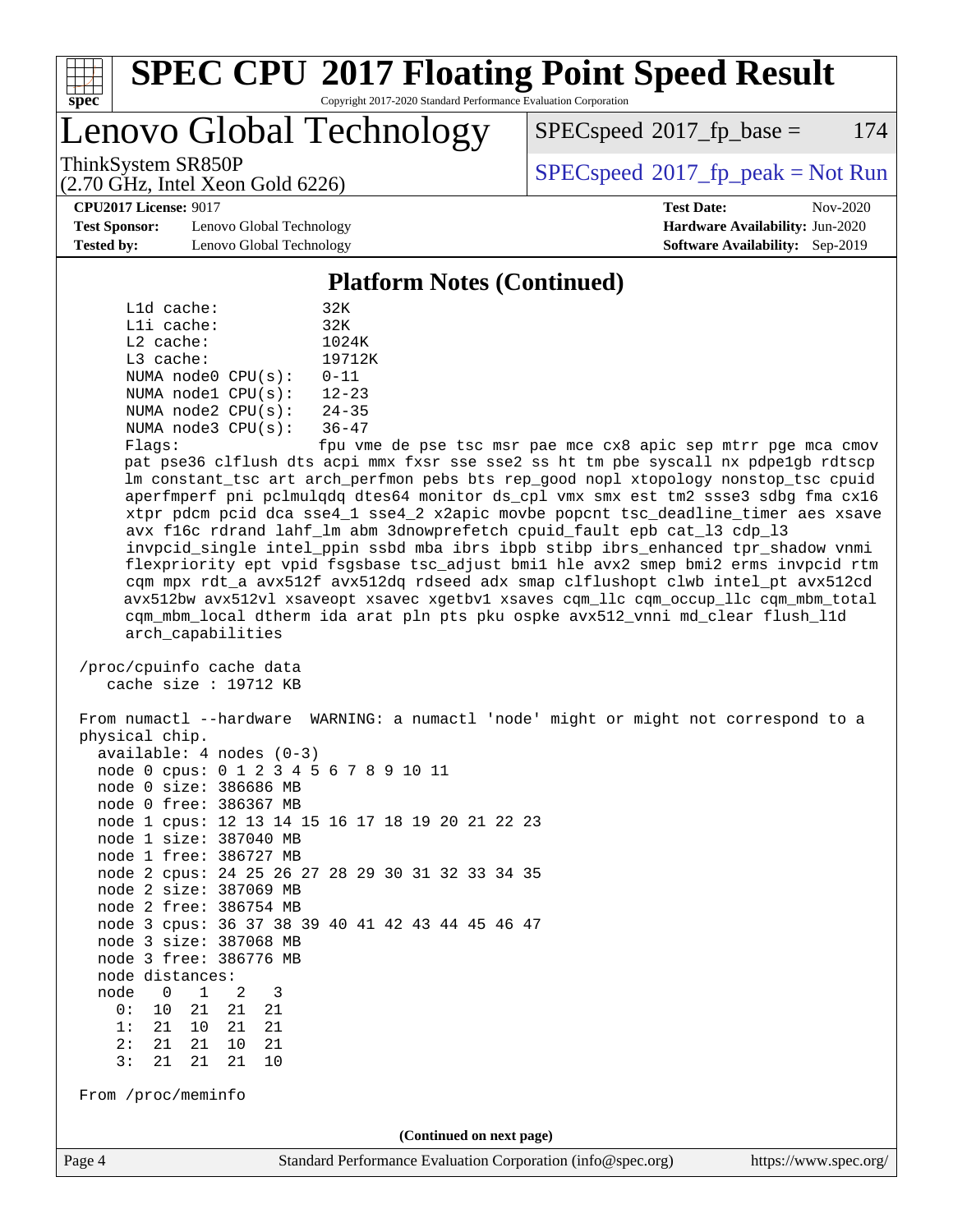

| Page 5 | Standard Performance Evaluation Corporation (info@spec.org) | https://www.spec.org/ |
|--------|-------------------------------------------------------------|-----------------------|
|        |                                                             |                       |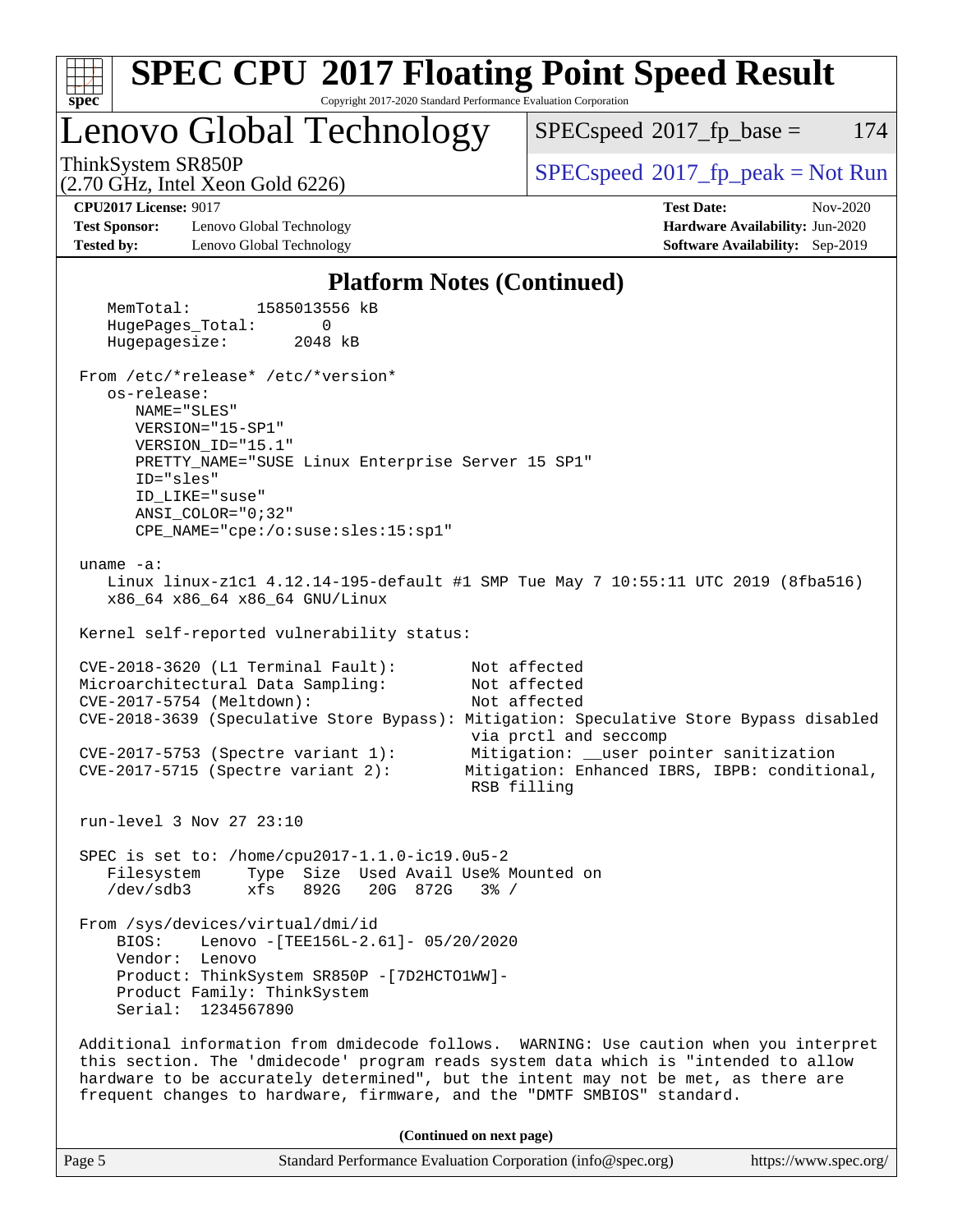

# **[SPEC CPU](http://www.spec.org/auto/cpu2017/Docs/result-fields.html#SPECCPU2017FloatingPointSpeedResult)[2017 Floating Point Speed Result](http://www.spec.org/auto/cpu2017/Docs/result-fields.html#SPECCPU2017FloatingPointSpeedResult)**

Copyright 2017-2020 Standard Performance Evaluation Corporation

# Lenovo Global Technology<br>ThinkSystem SR850P

 $SPECspeed^{\circ}2017_fp\_base = 174$  $SPECspeed^{\circ}2017_fp\_base = 174$ 

(2.70 GHz, Intel Xeon Gold 6226)

 $SPEC speed^{\circ}2017\_fp\_peak = Not Run$ 

**[Test Sponsor:](http://www.spec.org/auto/cpu2017/Docs/result-fields.html#TestSponsor)** Lenovo Global Technology **[Hardware Availability:](http://www.spec.org/auto/cpu2017/Docs/result-fields.html#HardwareAvailability)** Jun-2020 **[Tested by:](http://www.spec.org/auto/cpu2017/Docs/result-fields.html#Testedby)** Lenovo Global Technology **[Software Availability:](http://www.spec.org/auto/cpu2017/Docs/result-fields.html#SoftwareAvailability)** Sep-2019

**[CPU2017 License:](http://www.spec.org/auto/cpu2017/Docs/result-fields.html#CPU2017License)** 9017 **[Test Date:](http://www.spec.org/auto/cpu2017/Docs/result-fields.html#TestDate)** Nov-2020

#### **[Platform Notes \(Continued\)](http://www.spec.org/auto/cpu2017/Docs/result-fields.html#PlatformNotes)**

Memory:

48x Samsung M393A4K40CB2-CVF 32 GB 2 rank 2933

(End of data from sysinfo program)

#### **[Compiler Version Notes](http://www.spec.org/auto/cpu2017/Docs/result-fields.html#CompilerVersionNotes)**

| =====================================<br>C<br>  619.1bm_s(base) 638.imagick_s(base) 644.nab_s(base)<br>__________________________________                                                                                                                                                                                                                                                                                                                                                                                                                                                     |
|-----------------------------------------------------------------------------------------------------------------------------------------------------------------------------------------------------------------------------------------------------------------------------------------------------------------------------------------------------------------------------------------------------------------------------------------------------------------------------------------------------------------------------------------------------------------------------------------------|
| Intel(R) C Intel(R) 64 Compiler for applications running on Intel(R) 64,<br>Version 19.0.5.281 Build 20190815<br>Copyright (C) 1985-2019 Intel Corporation. All rights reserved.<br>________________                                                                                                                                                                                                                                                                                                                                                                                          |
|                                                                                                                                                                                                                                                                                                                                                                                                                                                                                                                                                                                               |
| $C++$ , C, Fortran   607.cactuBSSN_s(base)<br>. _ _ _ _ _ _ _ _ _ _ _ _ _ _ _                                                                                                                                                                                                                                                                                                                                                                                                                                                                                                                 |
| Intel(R) $C++$ Intel(R) 64 Compiler for applications running on Intel(R) 64,<br>Version 19.0.5.281 Build 20190815<br>Copyright (C) 1985-2019 Intel Corporation. All rights reserved.<br>Intel(R) C Intel(R) 64 Compiler for applications running on Intel(R) 64,<br>Version 19.0.5.281 Build 20190815<br>Copyright (C) 1985-2019 Intel Corporation. All rights reserved.<br>$Intel(R)$ Fortran Intel(R) 64 Compiler for applications running on Intel(R)<br>64, Version 19.0.5.281 Build 20190815<br>Copyright (C) 1985-2019 Intel Corporation. All rights reserved.<br>_____________________ |
| 603.bwaves_s(base) 649.fotonik3d_s(base) 654.roms_s(base)<br>Fortran                                                                                                                                                                                                                                                                                                                                                                                                                                                                                                                          |
| $Intel(R)$ Fortran Intel(R) 64 Compiler for applications running on Intel(R)<br>64, Version 19.0.5.281 Build 20190815<br>Copyright (C) 1985-2019 Intel Corporation. All rights reserved.                                                                                                                                                                                                                                                                                                                                                                                                      |
| Fortran, $C$   621.wrf_s(base) 627.cam4_s(base) 628.pop2_s(base)                                                                                                                                                                                                                                                                                                                                                                                                                                                                                                                              |
| $Intel(R)$ Fortran Intel(R) 64 Compiler for applications running on Intel(R)<br>64, Version 19.0.5.281 Build 20190815<br>Copyright (C) 1985-2019 Intel Corporation. All rights reserved.<br>Intel(R) C Intel(R) 64 Compiler for applications running on Intel(R) 64,<br>Version 19.0.5.281 Build 20190815<br>Copyright (C) 1985-2019 Intel Corporation. All rights reserved.                                                                                                                                                                                                                  |
| (Continued on next page)                                                                                                                                                                                                                                                                                                                                                                                                                                                                                                                                                                      |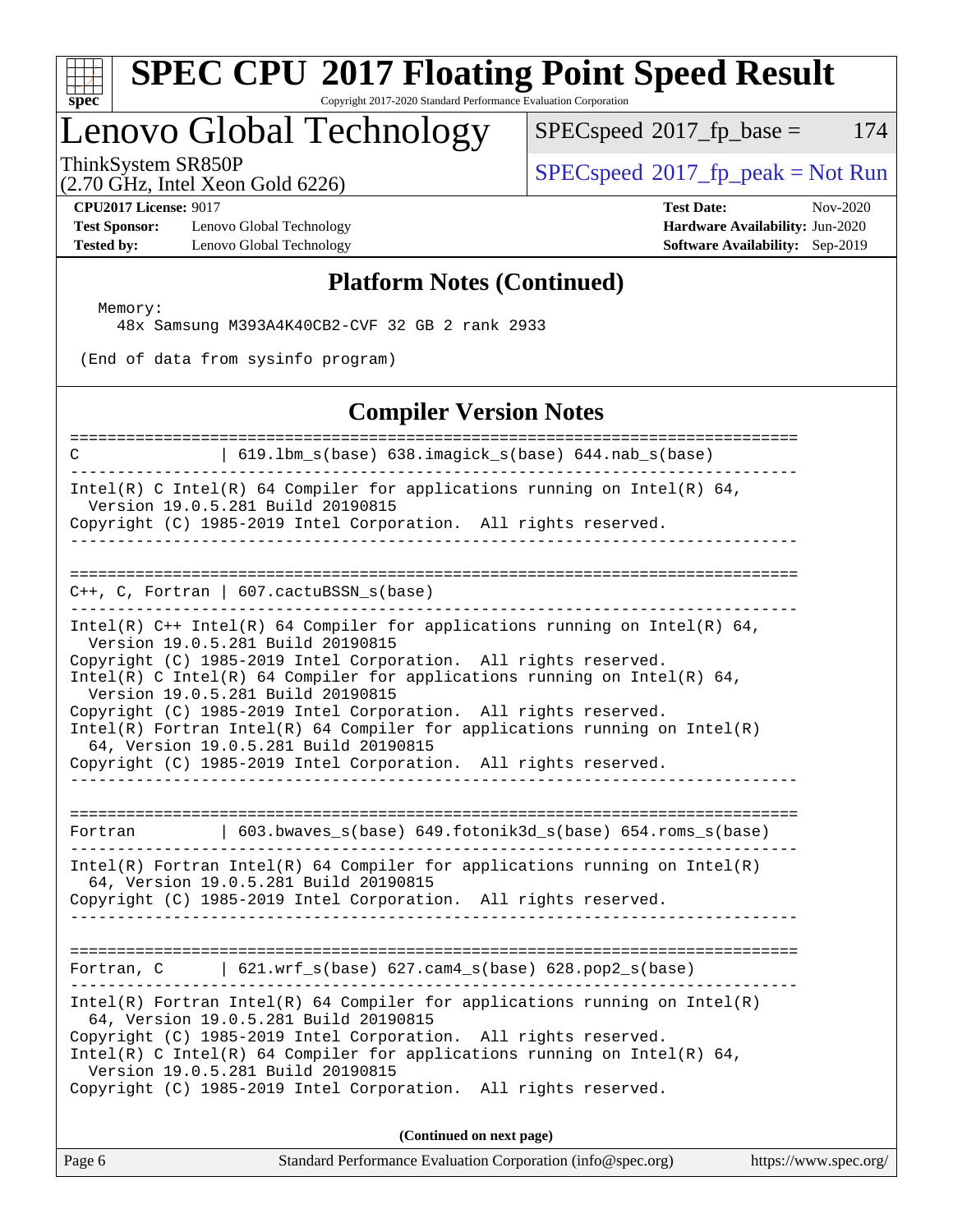

#### **[SPEC CPU](http://www.spec.org/auto/cpu2017/Docs/result-fields.html#SPECCPU2017FloatingPointSpeedResult)[2017 Floating Point Speed Result](http://www.spec.org/auto/cpu2017/Docs/result-fields.html#SPECCPU2017FloatingPointSpeedResult)** Copyright 2017-2020 Standard Performance Evaluation Corporation

### Lenovo Global Technology

 $SPEC speed^{\circ}2017\_fp\_base = 174$ 

ThinkSystem SR850P<br>  $(2.70 \text{ GHz. Intel Yes} \cdot \text{Cold } 6226)$  [SPECspeed](http://www.spec.org/auto/cpu2017/Docs/result-fields.html#SPECspeed2017fppeak)<sup>®</sup>[2017\\_fp\\_peak = N](http://www.spec.org/auto/cpu2017/Docs/result-fields.html#SPECspeed2017fppeak)ot Run

(2.70 GHz, Intel Xeon Gold 6226)

**[Test Sponsor:](http://www.spec.org/auto/cpu2017/Docs/result-fields.html#TestSponsor)** Lenovo Global Technology **[Hardware Availability:](http://www.spec.org/auto/cpu2017/Docs/result-fields.html#HardwareAvailability)** Jun-2020 **[Tested by:](http://www.spec.org/auto/cpu2017/Docs/result-fields.html#Testedby)** Lenovo Global Technology **[Software Availability:](http://www.spec.org/auto/cpu2017/Docs/result-fields.html#SoftwareAvailability)** Sep-2019

**[CPU2017 License:](http://www.spec.org/auto/cpu2017/Docs/result-fields.html#CPU2017License)** 9017 **[Test Date:](http://www.spec.org/auto/cpu2017/Docs/result-fields.html#TestDate)** Nov-2020

### **[Compiler Version Notes \(Continued\)](http://www.spec.org/auto/cpu2017/Docs/result-fields.html#CompilerVersionNotes)**

------------------------------------------------------------------------------

### **[Base Compiler Invocation](http://www.spec.org/auto/cpu2017/Docs/result-fields.html#BaseCompilerInvocation)**

[C benchmarks](http://www.spec.org/auto/cpu2017/Docs/result-fields.html#Cbenchmarks):

[icc](http://www.spec.org/cpu2017/results/res2020q4/cpu2017-20201207-24516.flags.html#user_CCbase_intel_icc_66fc1ee009f7361af1fbd72ca7dcefbb700085f36577c54f309893dd4ec40d12360134090235512931783d35fd58c0460139e722d5067c5574d8eaf2b3e37e92)

[Fortran benchmarks](http://www.spec.org/auto/cpu2017/Docs/result-fields.html#Fortranbenchmarks): [ifort](http://www.spec.org/cpu2017/results/res2020q4/cpu2017-20201207-24516.flags.html#user_FCbase_intel_ifort_8111460550e3ca792625aed983ce982f94888b8b503583aa7ba2b8303487b4d8a21a13e7191a45c5fd58ff318f48f9492884d4413fa793fd88dd292cad7027ca)

[Benchmarks using both Fortran and C](http://www.spec.org/auto/cpu2017/Docs/result-fields.html#BenchmarksusingbothFortranandC): [ifort](http://www.spec.org/cpu2017/results/res2020q4/cpu2017-20201207-24516.flags.html#user_CC_FCbase_intel_ifort_8111460550e3ca792625aed983ce982f94888b8b503583aa7ba2b8303487b4d8a21a13e7191a45c5fd58ff318f48f9492884d4413fa793fd88dd292cad7027ca) [icc](http://www.spec.org/cpu2017/results/res2020q4/cpu2017-20201207-24516.flags.html#user_CC_FCbase_intel_icc_66fc1ee009f7361af1fbd72ca7dcefbb700085f36577c54f309893dd4ec40d12360134090235512931783d35fd58c0460139e722d5067c5574d8eaf2b3e37e92)

[Benchmarks using Fortran, C, and C++:](http://www.spec.org/auto/cpu2017/Docs/result-fields.html#BenchmarksusingFortranCandCXX) [icpc](http://www.spec.org/cpu2017/results/res2020q4/cpu2017-20201207-24516.flags.html#user_CC_CXX_FCbase_intel_icpc_c510b6838c7f56d33e37e94d029a35b4a7bccf4766a728ee175e80a419847e808290a9b78be685c44ab727ea267ec2f070ec5dc83b407c0218cded6866a35d07) [icc](http://www.spec.org/cpu2017/results/res2020q4/cpu2017-20201207-24516.flags.html#user_CC_CXX_FCbase_intel_icc_66fc1ee009f7361af1fbd72ca7dcefbb700085f36577c54f309893dd4ec40d12360134090235512931783d35fd58c0460139e722d5067c5574d8eaf2b3e37e92) [ifort](http://www.spec.org/cpu2017/results/res2020q4/cpu2017-20201207-24516.flags.html#user_CC_CXX_FCbase_intel_ifort_8111460550e3ca792625aed983ce982f94888b8b503583aa7ba2b8303487b4d8a21a13e7191a45c5fd58ff318f48f9492884d4413fa793fd88dd292cad7027ca)

### **[Base Portability Flags](http://www.spec.org/auto/cpu2017/Docs/result-fields.html#BasePortabilityFlags)**

 603.bwaves\_s: [-DSPEC\\_LP64](http://www.spec.org/cpu2017/results/res2020q4/cpu2017-20201207-24516.flags.html#suite_basePORTABILITY603_bwaves_s_DSPEC_LP64) 607.cactuBSSN\_s: [-DSPEC\\_LP64](http://www.spec.org/cpu2017/results/res2020q4/cpu2017-20201207-24516.flags.html#suite_basePORTABILITY607_cactuBSSN_s_DSPEC_LP64) 619.lbm\_s: [-DSPEC\\_LP64](http://www.spec.org/cpu2017/results/res2020q4/cpu2017-20201207-24516.flags.html#suite_basePORTABILITY619_lbm_s_DSPEC_LP64) 621.wrf\_s: [-DSPEC\\_LP64](http://www.spec.org/cpu2017/results/res2020q4/cpu2017-20201207-24516.flags.html#suite_basePORTABILITY621_wrf_s_DSPEC_LP64) [-DSPEC\\_CASE\\_FLAG](http://www.spec.org/cpu2017/results/res2020q4/cpu2017-20201207-24516.flags.html#b621.wrf_s_baseCPORTABILITY_DSPEC_CASE_FLAG) [-convert big\\_endian](http://www.spec.org/cpu2017/results/res2020q4/cpu2017-20201207-24516.flags.html#user_baseFPORTABILITY621_wrf_s_convert_big_endian_c3194028bc08c63ac5d04de18c48ce6d347e4e562e8892b8bdbdc0214820426deb8554edfa529a3fb25a586e65a3d812c835984020483e7e73212c4d31a38223) 627.cam4\_s: [-DSPEC\\_LP64](http://www.spec.org/cpu2017/results/res2020q4/cpu2017-20201207-24516.flags.html#suite_basePORTABILITY627_cam4_s_DSPEC_LP64) [-DSPEC\\_CASE\\_FLAG](http://www.spec.org/cpu2017/results/res2020q4/cpu2017-20201207-24516.flags.html#b627.cam4_s_baseCPORTABILITY_DSPEC_CASE_FLAG) 628.pop2\_s: [-DSPEC\\_LP64](http://www.spec.org/cpu2017/results/res2020q4/cpu2017-20201207-24516.flags.html#suite_basePORTABILITY628_pop2_s_DSPEC_LP64) [-DSPEC\\_CASE\\_FLAG](http://www.spec.org/cpu2017/results/res2020q4/cpu2017-20201207-24516.flags.html#b628.pop2_s_baseCPORTABILITY_DSPEC_CASE_FLAG) [-convert big\\_endian](http://www.spec.org/cpu2017/results/res2020q4/cpu2017-20201207-24516.flags.html#user_baseFPORTABILITY628_pop2_s_convert_big_endian_c3194028bc08c63ac5d04de18c48ce6d347e4e562e8892b8bdbdc0214820426deb8554edfa529a3fb25a586e65a3d812c835984020483e7e73212c4d31a38223) [-assume byterecl](http://www.spec.org/cpu2017/results/res2020q4/cpu2017-20201207-24516.flags.html#user_baseFPORTABILITY628_pop2_s_assume_byterecl_7e47d18b9513cf18525430bbf0f2177aa9bf368bc7a059c09b2c06a34b53bd3447c950d3f8d6c70e3faf3a05c8557d66a5798b567902e8849adc142926523472) 638.imagick\_s: [-DSPEC\\_LP64](http://www.spec.org/cpu2017/results/res2020q4/cpu2017-20201207-24516.flags.html#suite_basePORTABILITY638_imagick_s_DSPEC_LP64) 644.nab\_s: [-DSPEC\\_LP64](http://www.spec.org/cpu2017/results/res2020q4/cpu2017-20201207-24516.flags.html#suite_basePORTABILITY644_nab_s_DSPEC_LP64) 649.fotonik3d\_s: [-DSPEC\\_LP64](http://www.spec.org/cpu2017/results/res2020q4/cpu2017-20201207-24516.flags.html#suite_basePORTABILITY649_fotonik3d_s_DSPEC_LP64) 654.roms\_s: [-DSPEC\\_LP64](http://www.spec.org/cpu2017/results/res2020q4/cpu2017-20201207-24516.flags.html#suite_basePORTABILITY654_roms_s_DSPEC_LP64)

### **[Base Optimization Flags](http://www.spec.org/auto/cpu2017/Docs/result-fields.html#BaseOptimizationFlags)**

[C benchmarks](http://www.spec.org/auto/cpu2017/Docs/result-fields.html#Cbenchmarks):

[-m64](http://www.spec.org/cpu2017/results/res2020q4/cpu2017-20201207-24516.flags.html#user_CCbase_m64-icc) [-std=c11](http://www.spec.org/cpu2017/results/res2020q4/cpu2017-20201207-24516.flags.html#user_CCbase_std-icc-std_0e1c27790398a4642dfca32ffe6c27b5796f9c2d2676156f2e42c9c44eaad0c049b1cdb667a270c34d979996257aeb8fc440bfb01818dbc9357bd9d174cb8524) [-xCORE-AVX512](http://www.spec.org/cpu2017/results/res2020q4/cpu2017-20201207-24516.flags.html#user_CCbase_f-xCORE-AVX512) [-ipo](http://www.spec.org/cpu2017/results/res2020q4/cpu2017-20201207-24516.flags.html#user_CCbase_f-ipo) [-O3](http://www.spec.org/cpu2017/results/res2020q4/cpu2017-20201207-24516.flags.html#user_CCbase_f-O3) [-no-prec-div](http://www.spec.org/cpu2017/results/res2020q4/cpu2017-20201207-24516.flags.html#user_CCbase_f-no-prec-div) [-qopt-prefetch](http://www.spec.org/cpu2017/results/res2020q4/cpu2017-20201207-24516.flags.html#user_CCbase_f-qopt-prefetch) [-ffinite-math-only](http://www.spec.org/cpu2017/results/res2020q4/cpu2017-20201207-24516.flags.html#user_CCbase_f_finite_math_only_cb91587bd2077682c4b38af759c288ed7c732db004271a9512da14a4f8007909a5f1427ecbf1a0fb78ff2a814402c6114ac565ca162485bbcae155b5e4258871) [-qopt-mem-layout-trans=4](http://www.spec.org/cpu2017/results/res2020q4/cpu2017-20201207-24516.flags.html#user_CCbase_f-qopt-mem-layout-trans_fa39e755916c150a61361b7846f310bcdf6f04e385ef281cadf3647acec3f0ae266d1a1d22d972a7087a248fd4e6ca390a3634700869573d231a252c784941a8) [-qopenmp](http://www.spec.org/cpu2017/results/res2020q4/cpu2017-20201207-24516.flags.html#user_CCbase_qopenmp_16be0c44f24f464004c6784a7acb94aca937f053568ce72f94b139a11c7c168634a55f6653758ddd83bcf7b8463e8028bb0b48b77bcddc6b78d5d95bb1df2967) [-DSPEC\\_OPENMP](http://www.spec.org/cpu2017/results/res2020q4/cpu2017-20201207-24516.flags.html#suite_CCbase_DSPEC_OPENMP)

[Fortran benchmarks](http://www.spec.org/auto/cpu2017/Docs/result-fields.html#Fortranbenchmarks):

[-m64](http://www.spec.org/cpu2017/results/res2020q4/cpu2017-20201207-24516.flags.html#user_FCbase_m64-icc) [-DSPEC\\_OPENMP](http://www.spec.org/cpu2017/results/res2020q4/cpu2017-20201207-24516.flags.html#suite_FCbase_DSPEC_OPENMP) [-xCORE-AVX512](http://www.spec.org/cpu2017/results/res2020q4/cpu2017-20201207-24516.flags.html#user_FCbase_f-xCORE-AVX512) [-ipo](http://www.spec.org/cpu2017/results/res2020q4/cpu2017-20201207-24516.flags.html#user_FCbase_f-ipo) [-O3](http://www.spec.org/cpu2017/results/res2020q4/cpu2017-20201207-24516.flags.html#user_FCbase_f-O3) [-no-prec-div](http://www.spec.org/cpu2017/results/res2020q4/cpu2017-20201207-24516.flags.html#user_FCbase_f-no-prec-div) [-qopt-prefetch](http://www.spec.org/cpu2017/results/res2020q4/cpu2017-20201207-24516.flags.html#user_FCbase_f-qopt-prefetch) [-ffinite-math-only](http://www.spec.org/cpu2017/results/res2020q4/cpu2017-20201207-24516.flags.html#user_FCbase_f_finite_math_only_cb91587bd2077682c4b38af759c288ed7c732db004271a9512da14a4f8007909a5f1427ecbf1a0fb78ff2a814402c6114ac565ca162485bbcae155b5e4258871) [-qopt-mem-layout-trans=4](http://www.spec.org/cpu2017/results/res2020q4/cpu2017-20201207-24516.flags.html#user_FCbase_f-qopt-mem-layout-trans_fa39e755916c150a61361b7846f310bcdf6f04e385ef281cadf3647acec3f0ae266d1a1d22d972a7087a248fd4e6ca390a3634700869573d231a252c784941a8) [-qopenmp](http://www.spec.org/cpu2017/results/res2020q4/cpu2017-20201207-24516.flags.html#user_FCbase_qopenmp_16be0c44f24f464004c6784a7acb94aca937f053568ce72f94b139a11c7c168634a55f6653758ddd83bcf7b8463e8028bb0b48b77bcddc6b78d5d95bb1df2967) [-nostandard-realloc-lhs](http://www.spec.org/cpu2017/results/res2020q4/cpu2017-20201207-24516.flags.html#user_FCbase_f_2003_std_realloc_82b4557e90729c0f113870c07e44d33d6f5a304b4f63d4c15d2d0f1fab99f5daaed73bdb9275d9ae411527f28b936061aa8b9c8f2d63842963b95c9dd6426b8a)

**(Continued on next page)**

Page 7 Standard Performance Evaluation Corporation [\(info@spec.org\)](mailto:info@spec.org) <https://www.spec.org/>